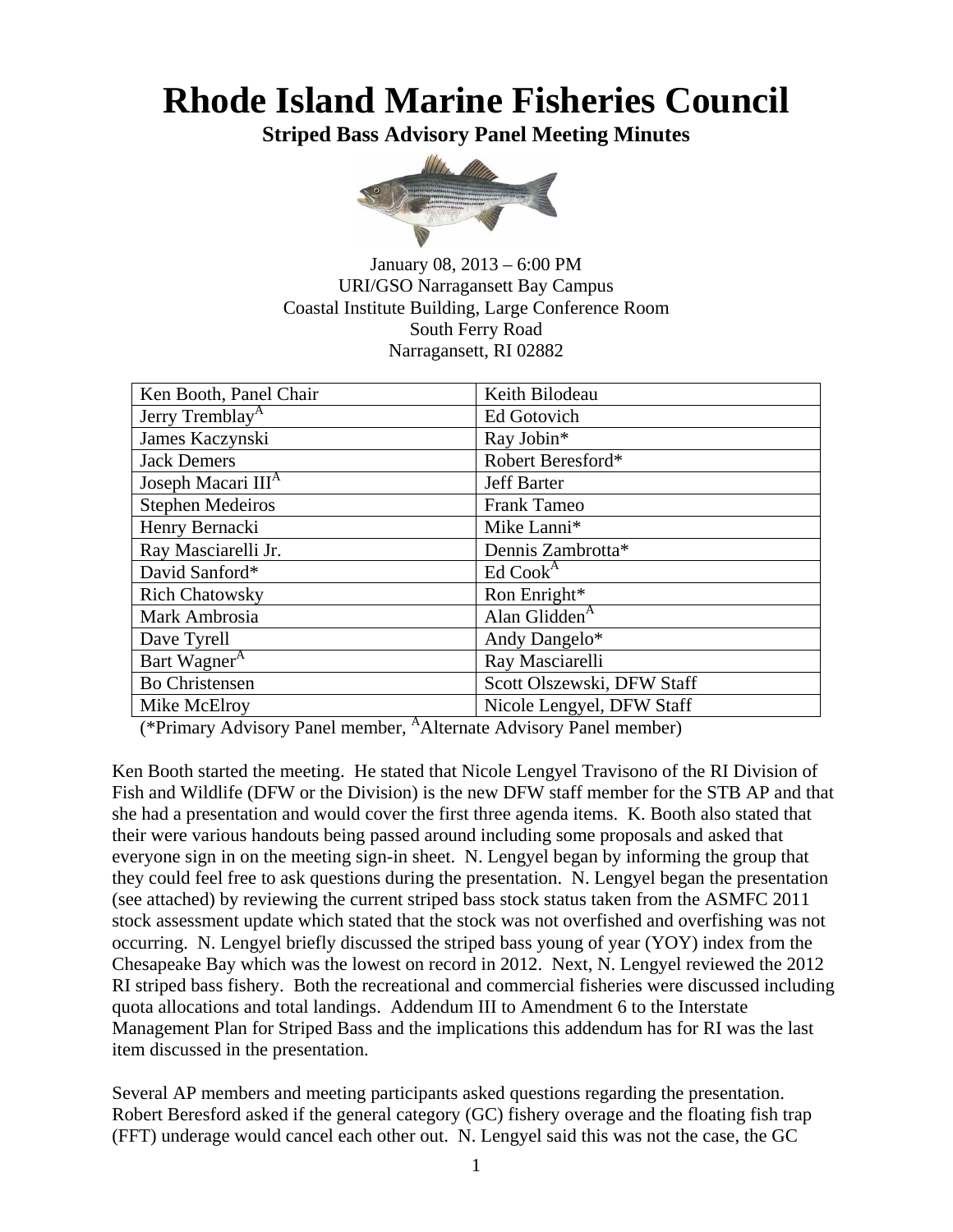would still be penalized in 2013 for the 2012 overage. Meeting participants asked about rolling the unused FFT quota for 2012 into the GC and N. Lengyel stated it would not have been a sufficient amount to open for another day in the fall sub-period. A question was asked about the GC season going to August  $31<sup>st</sup>$ . N. Lengyel stated that although the season is in regulation to go to August  $31<sup>st</sup>$ , the quota is always exhausted prior to that date and the fishery closed early as a result. Joseph Macari III asked if the graph showing the 2012 recreational landings was coastwide landings or just for RI. N. Lengyel stated that it was just for RI and included all fish. J. Macari III asked when the tagging program per Addendum III was to be implemented and N. Lengyel stated it would be implemented in RI in 2013, however she noted that MA did not have to implement their program until 2014.

The 2013 FFT season and quota allocation was discussed next. It was stated that the Division as well as the FFT companies were not proposing any changes for 2013. Alan Glidden made a motion for status quo, there was a second to the motion. At this point K. Booth went through the AP member list to see which members were present, 9 voting members were present. It was noted that Robert Koch could not be contacted and that he should probably be replaced. No formal vote was taken but there appeared to be no opposition to status quo.

The 2013 GC season and quota allocation was discussed next. It was stated that the Division was not proposing any changes for 2013. The proposal submitted by the RI Commercial Rod  $\&$ Reel Association (RICRRA) was read out loud by Ronald Enright. It proposed to allocate 70% of the quota to a period that opens on June 9, 2013 and closes when 70% has been landed. Additionally the remaining 30% of the quota would be allocated to a period that opens on September 8, 2013 and closes when the quota has been landed. R. Enright made a motion to adopt the proposal and there was a second to the motion by R. Beresford. AP members and the public gave their opinions on the proposal. A discussion took place regarding the start of the spring period among the fishermen who fish in the Bay versus those who fish outside the Bay and out at Block Island. The dates being proposed were June  $5<sup>th</sup>$ ,  $6<sup>th</sup>$ , and  $9<sup>th</sup>$ . The arguments for the dates were June  $5<sup>th</sup>$  was too early, June  $6<sup>th</sup>$  would only allow one day of fishing before the Friday/Saturday closure, and that June  $9<sup>th</sup>$  was too late. Participants agreed to compromise and meet in the middle and stated that even though June  $6<sup>th</sup>$  would only give them one day, keep that date. R. Enright made an amendment to his motion to a June  $6<sup>th</sup>$  start date, a 70/30 split, and a September  $8<sup>th</sup>$  start date. J. Macari III made a second to the motion. A vote of AP members resulted in 9 in favor, no opposed.

The 2013 recreational fishery was discussed next. It was stated that the Division was not proposing any changes for 2013. A motion was made by Andrew Dangelo for status quo. A second to the motion was made by R. Enright. A vote among AP members resulted in 9 in favor and no opposed.

A discussion then took place regarding the banning of yo-yo rigs in RI. K. Booth stated that this agenda item came from the RIMFC and that Richard Hittinger asked it be added to the agenda. George Allen spoke on behalf of the RI Saltwater Anglers Association (RISAA) which recommended and approved the ban. The regulation that was recently passed in MA was discussed and read aloud by G. Allen. It was stated that the MA regulation is not a ban on yo-yo rigs, the MA regulation states that the weight must be attached to the terminal end of the tackle. J. Macari III briefly discussed the MA striped bass fishery and why some commercial fishermen in MA supported the ban. G. Allen stated that the point was to not ban, but modify the rig, so the weight stayed with the rig and not the fish should the line break. Ray Jobin asked if there was any evidence of fish mortality resulting from this and G. Allen stated that he was not aware of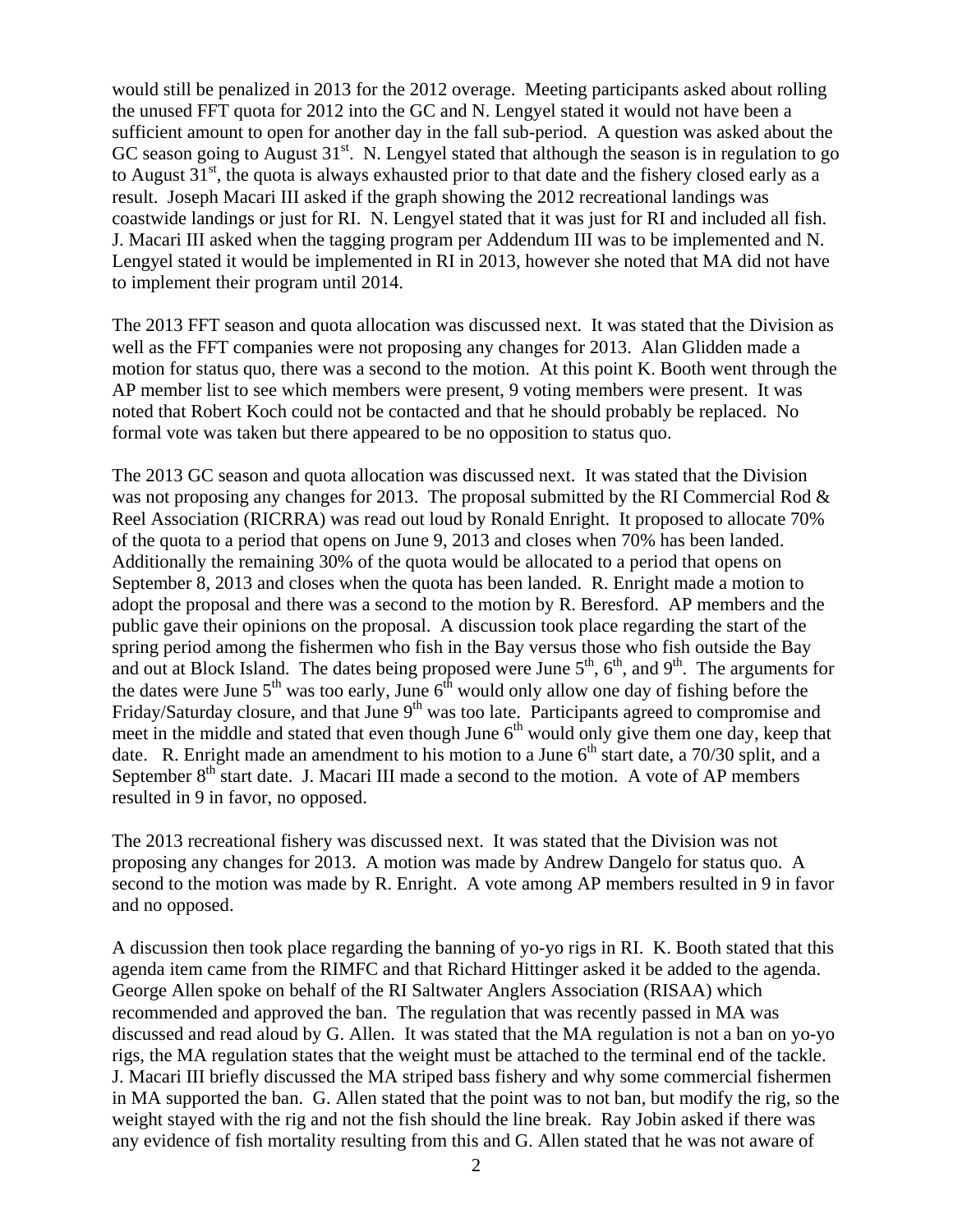any. G. Allen initiated a discussion on lead, lead weights in striped bass stomachs and the toxicity of lead. The discussion included a picture of lead weights found in striped bass stomachs and the position of the American Fisheries Society who has voted to adopt a policy regarding lead in fishing tackle.

A discussion ensued regarding the issue covering several points including mortality, modifying the rig, enforceability, ethics, and lead.

The topic of striped bass mortality from fishing in general and from fishing with yo-yo rigs was discussed. The question was asked again if there is any evidence showing that this technique results in striped bass mortality and it was stated that there is no science available regarding the effects of the technique. A portion of a letter provided by Jared Silva from MADMF was read regarding the lack of science on the topic. A point was made that if you cannot see the mortality then the issue should not be discussed. Several AP members and participants pointed out that there are larger and more important sources of mortality to striped bass from fishing that should be addressed if mortality is the real concern. The point was made that there is a lot of damage seen to striped bass from hook and line fishing and a lot of mortality from draggers and gillnetters and that while striped bass are found with foreign objects in their stomachs, they are found alive and with minor irritation. Bart Wagner stated that if the fish is caught alive with foreign objects (weights, sinkers, etc.) in the belly, this is implies some percentage of these fish are surviving. Of course there will be some mortality as with any fishing method but there is no way to measure that.

The yo-yo rig itself was discussed among the group. Several participants asked if the rig could be modified and still be effective. B. Wagner discussed the rig and how he thought modifying it would add weight and decrease the effectiveness of the rig. One meeting participant stated that the elastics used in the rig were the real problem. Another meeting participant briefly discussed a recent article on the Projo regarding an EPA study on lead and how lead is not as large of an issue as once thought. R. Jobin gave a brief background on the use of the technique in RI and why it is suddenly an issue due to one individual. He also discussed the photo of the weights from On The Water magazine. Steve Medeiros spoke on behalf of RISAA and stated that this is not about lead or lead poisoning, or about banning the use of yo-yo rigs, it is merely to modify/correct the rig to prevent unnecessary mortality in striped bass by keeping the weights attached to the terminal end of the tackle.

Several members and participants were against telling someone how they were allowed to fish or banning a proven technique that has been used for many years and is just now becoming well known and therefore an issue.

The issue of enforceability was also discussed. How could it be enforced? How does enforcement feel about it?

A brief discussion of it being an ethical issue took place. Several meeting participants stated that what is unethical to one person may not be unethical to another.

A meeting participant asked who is forcing the AP to deal with this issue, why can't it be tabled and dealt with at another time. K. Booth read the MA regulation again and suggested to recommend the RIMFC start an ad hoc committee to address mortality as a comprehensive issue and not make decisions based on emotion.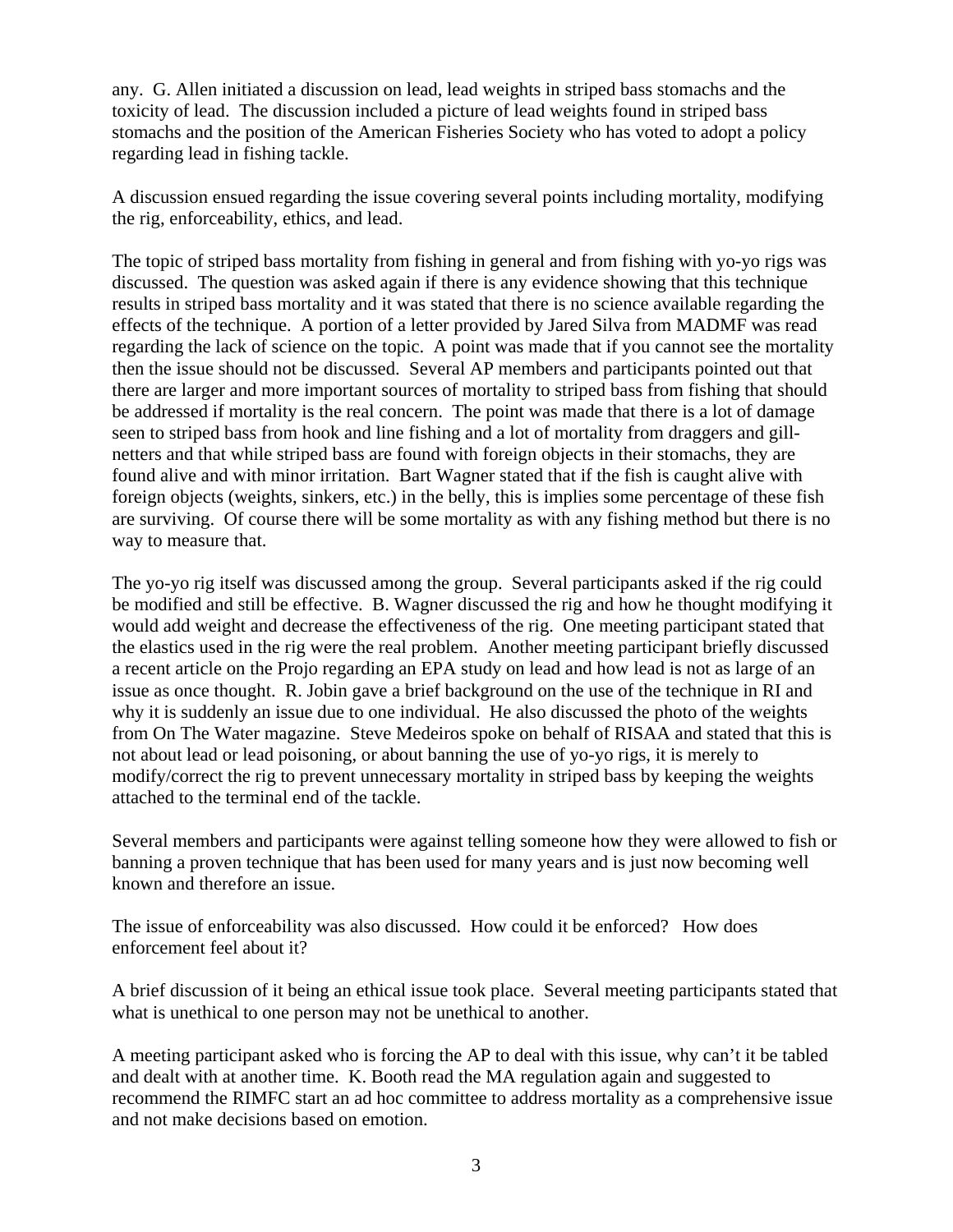R. Enright made a motion to table it. A second to the motion was made by A. Dangelo.

The group discussed the need for data and facts. K. Booth asked N. Lengyel if any data is available on this issue and mortality. She stated no, not that she is aware of and that DFW has no studies ongoing that could address this issue. The group briefly discussed how difficult it would be to collect data on this issue. It was suggested that if lead is a concern, perhaps N. Lengyel could look into whether there is any research on lead being an issue. N. Lengyel stated that the TC and SASC are concerned with striped bass mortality due to mycobacteriosis.

K. Booth suggested that rather than just table the issue, it should go back to the RIMFC with a recommendation for DFW staff to look into the issue more or do research. DFW staff could look into mortality in general. Participants stated that this should be tabled but not forever.

A vote was taken on the motion and second to table the issue. 4 opposed, 1 abstention, motion failed.

A motion was made by A. Dangelo to send it to the RIMFC to discuss it further, including both mortality issues in general and enforcement capabilities. A second to the motion was made by David Sanford. A vote resulted in 7 in favor, 1 opposed, 1 abstention. Motion passes.

K. Booth asked if there was any other business. The subject of not being allowed to have multiple possession limits on board a vessel came up and was discussed briefly. The AP discussed the history of the matter and why the regulation is the way it is. When the rod and reel category was changed to general category, the draggers would come in with many limits and they were hurting the quota. As a result it was changed to a vessel limit.

The meeting was adjourned at this point.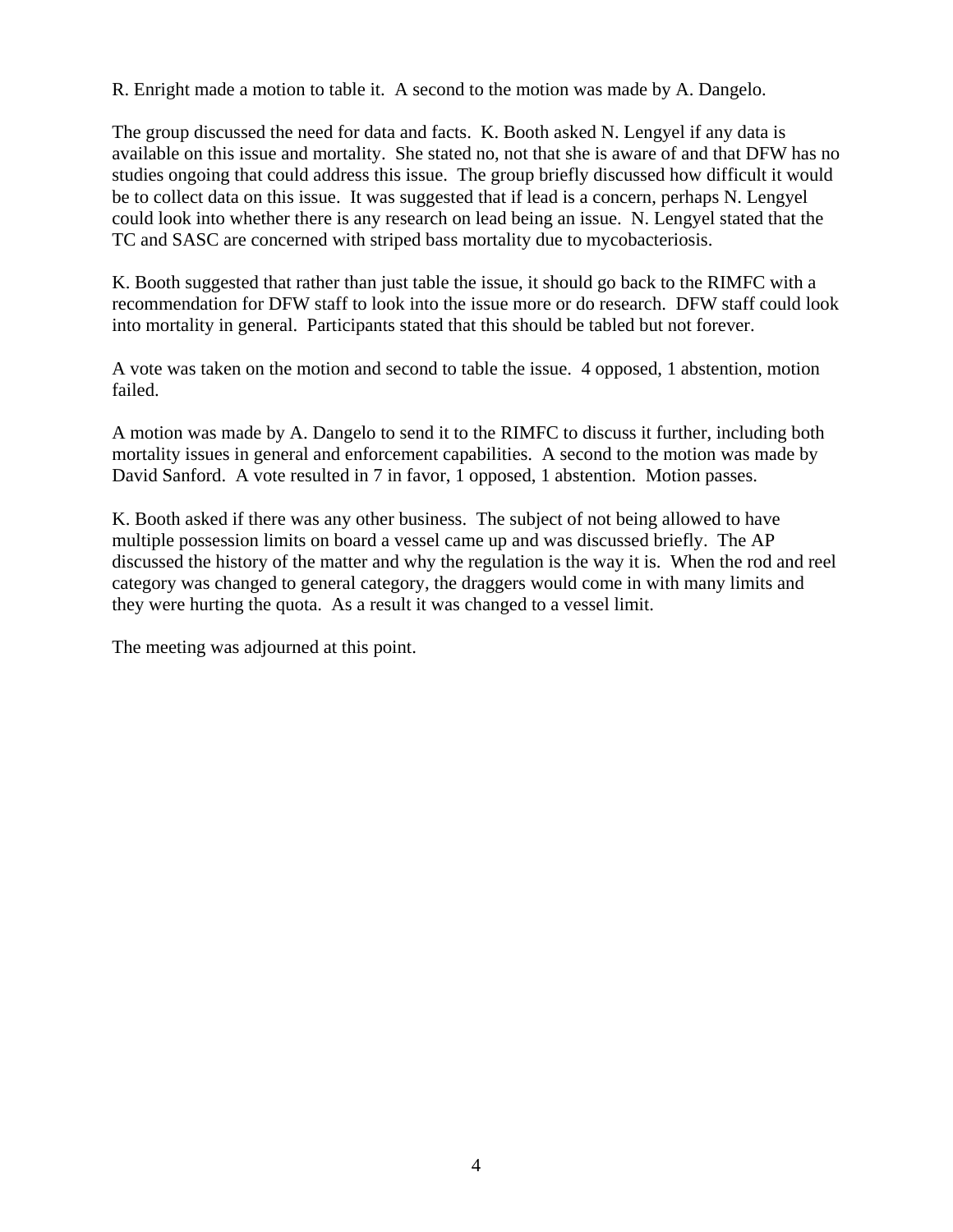## **Striped Bass Advisory Panel Meeting**



## January 8, 2013

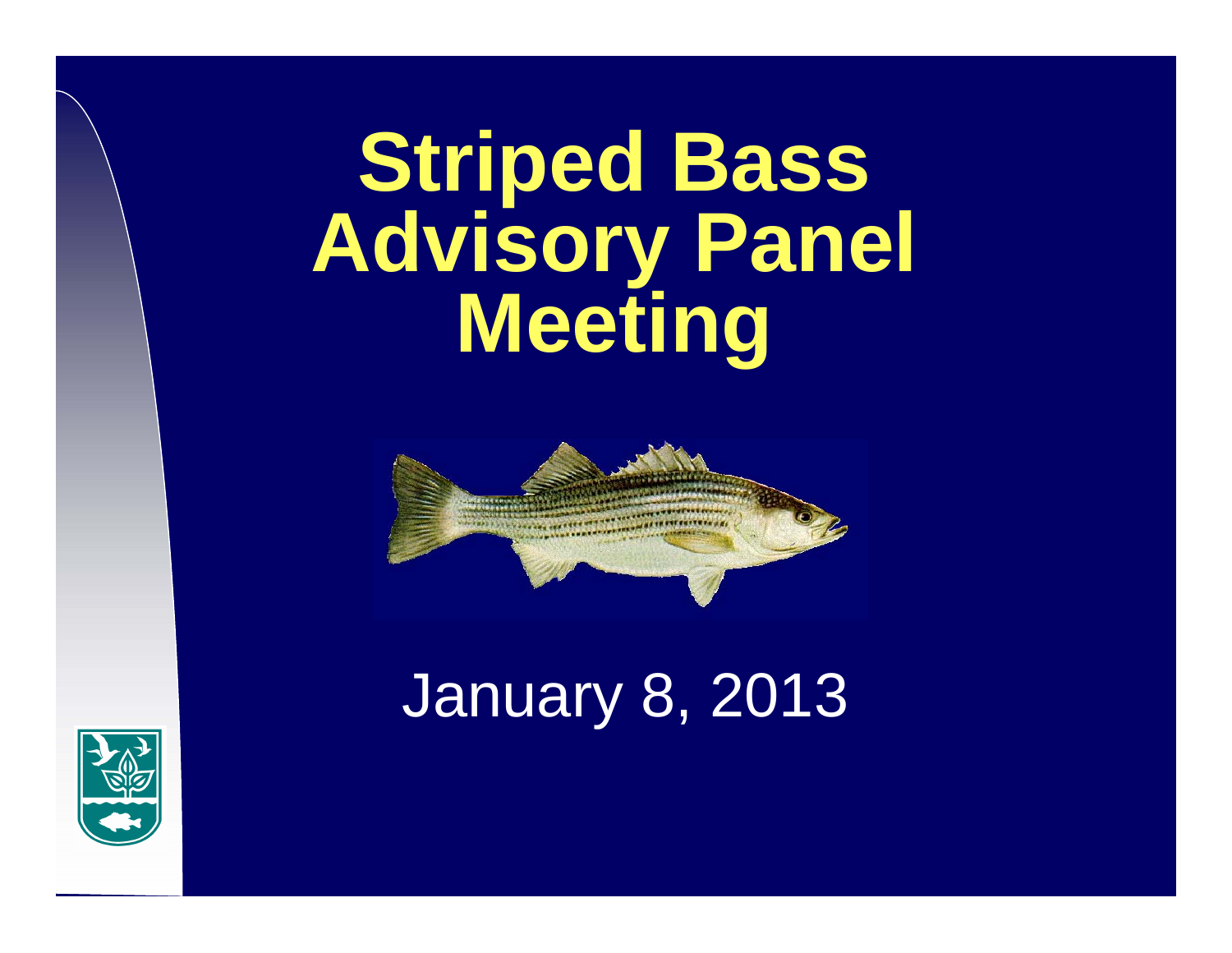## **Striped Bass Stock Status**

Stock Status:

**The striped bass stock is not overfished and overfishing is not occurring according to the ASMFC Atlantic Striped Bass Stock Assessment Update, 2011.** 



Female SSB = 50,548 mt, greater than the **threshold SSB = 30,000 mt and the target SSB = 37,500 mt.**



**Fishing mortality was estimated to be 0.23 in 2010, below the threshold F reference point = 0.34 and the F target = 0.30.**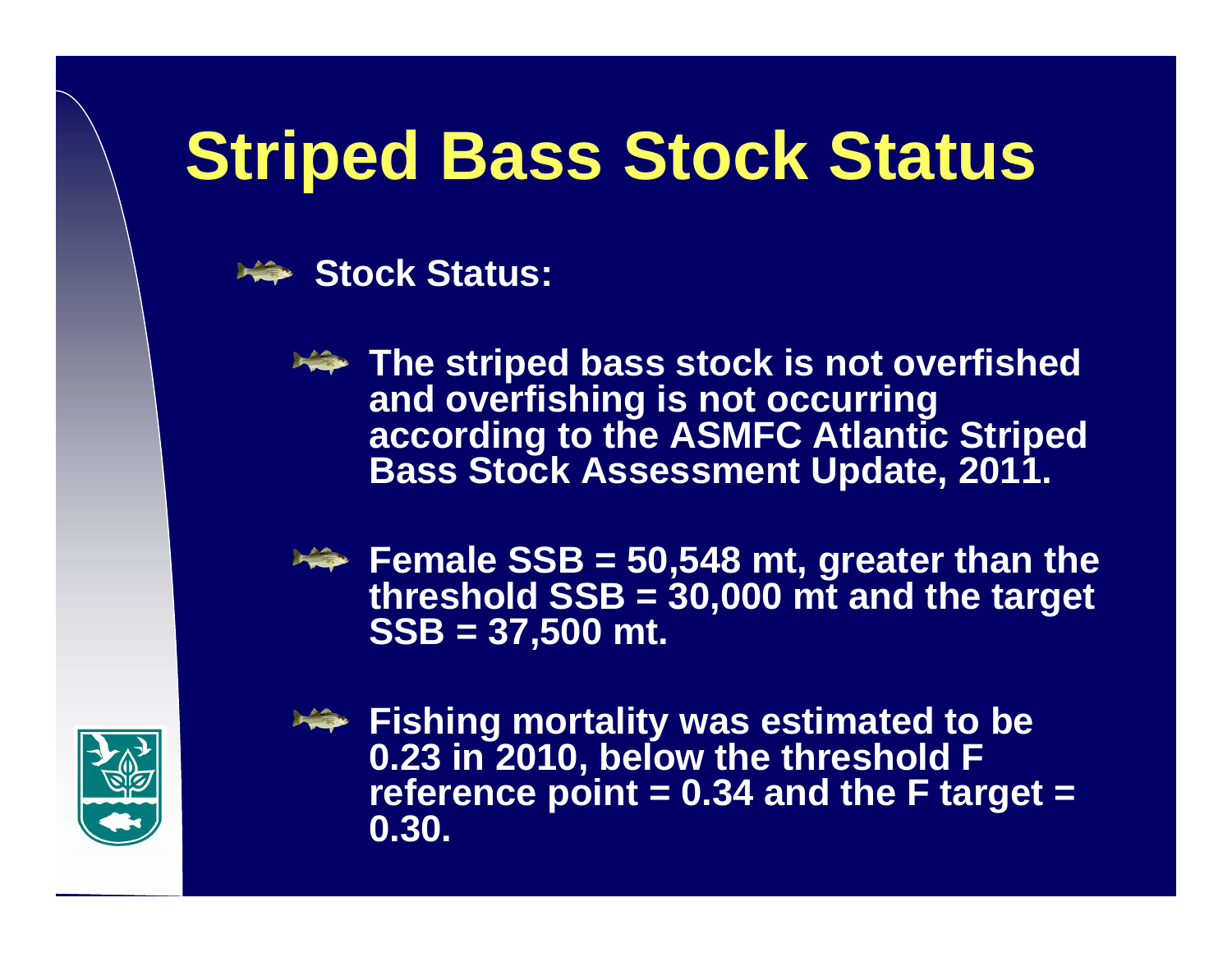## **Striped Bass Stock Status**

Stock Status:



**Biomass estimates have remained stable due to growth and maturation of 2003 year class and accumulation of spawning biomass from year classes prior to 1996.**



**Stock abundance has declined from 67.5 million in 2004 to 42.3 million in 2010.**



**The decline is more prevalent in areas depending on the Chesapeake Bay stock than in areas dominated by the Hudson River stock.**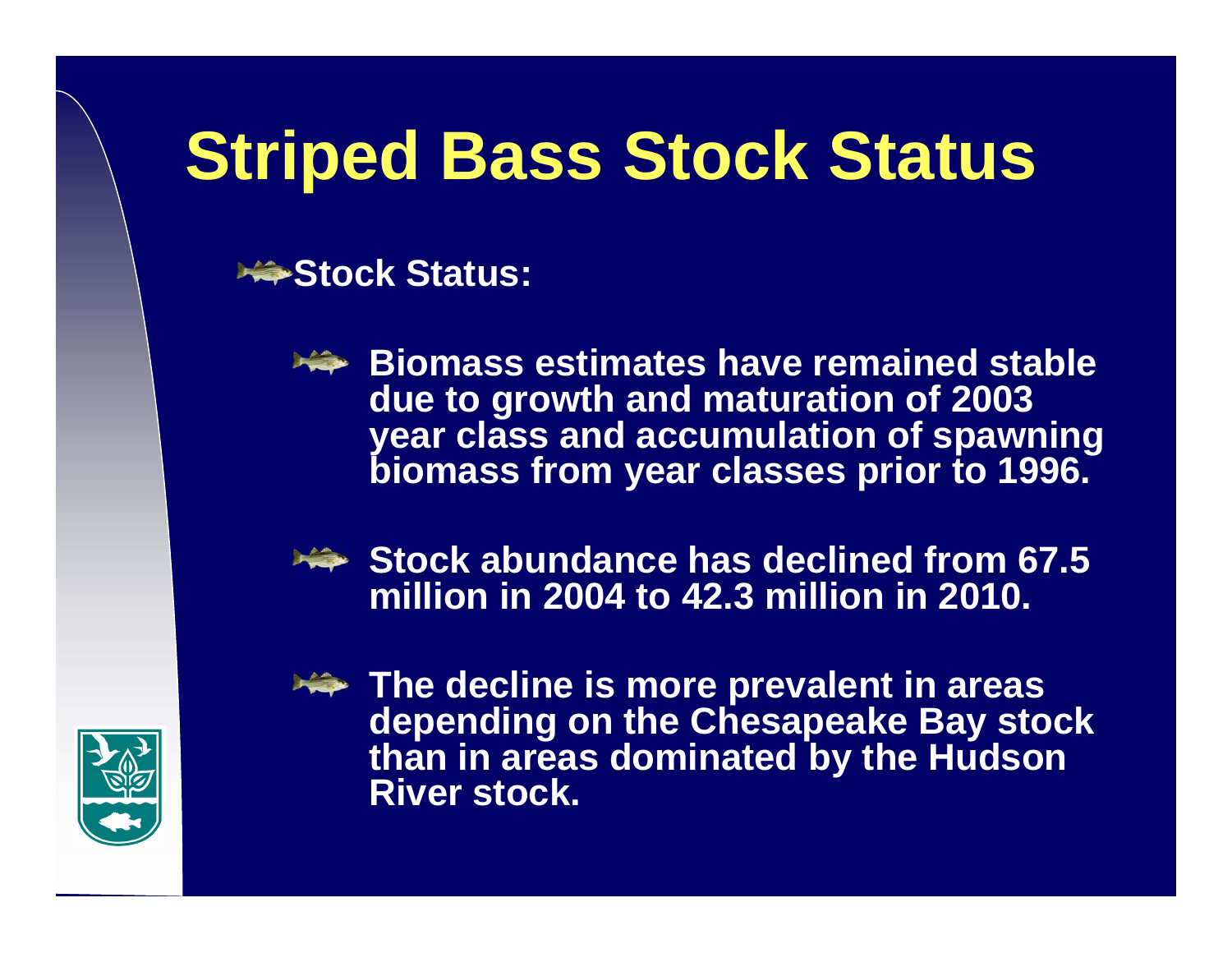## **Striped Bass Stock Status YOY Index**

**The 2012 Young of Year (YOY) Striped Bass Index was 0.9, significantly lower than the 2011 index of 34.6.**



**The decline is thought to be due to poor recruitment resulting from dry conditions in the spring spawning period.**



**Next stock assessment in 2013.**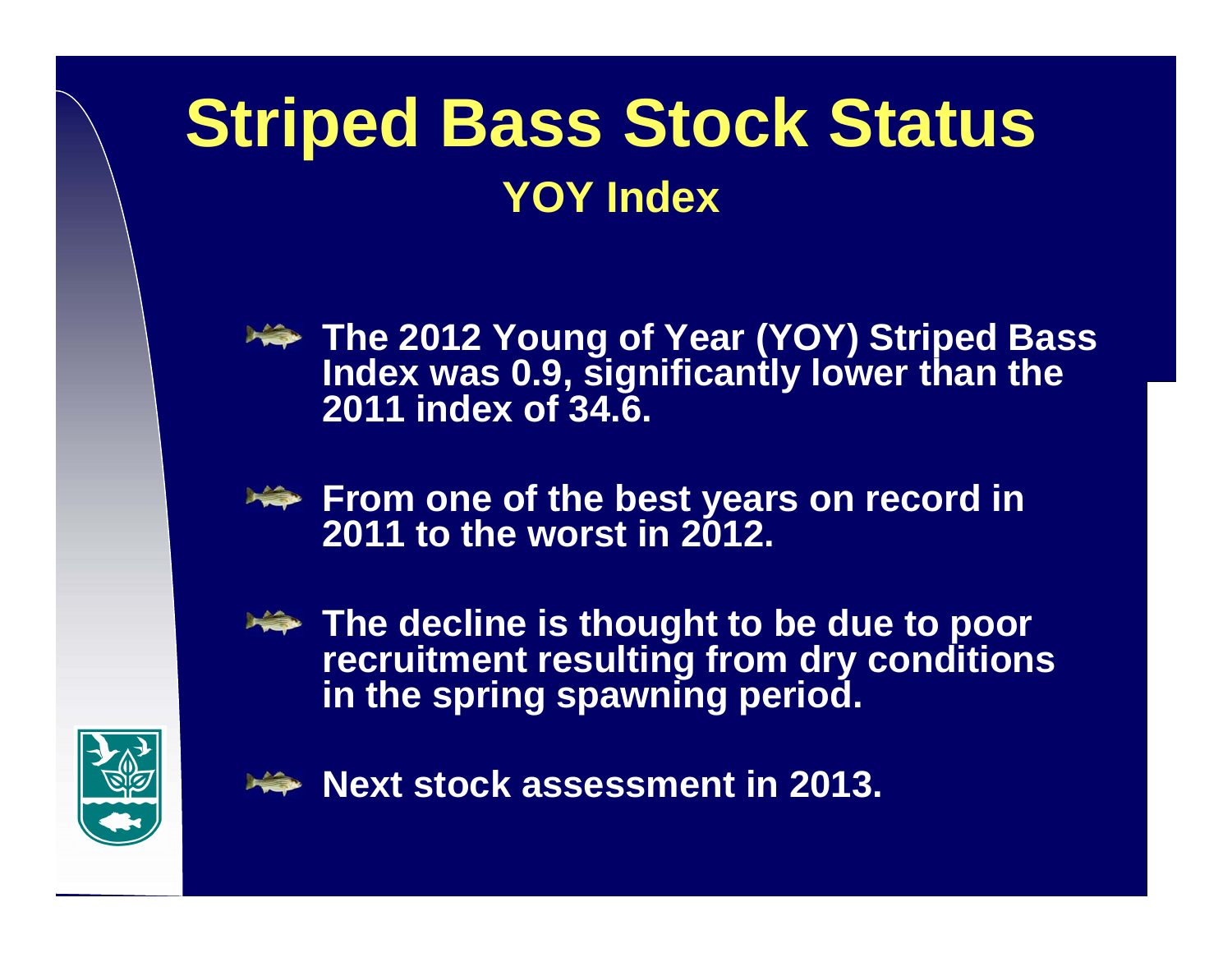## **Review of 2012 Fishery Commercial – Floating Fish Trap**







| <b>Period</b>           | 2012<br><b>Allocation</b> |         | <b>Remaining</b> |
|-------------------------|---------------------------|---------|------------------|
| <b>Jan. 1 – Dec. 31</b> | 93,266                    | 191,871 | 1,395            |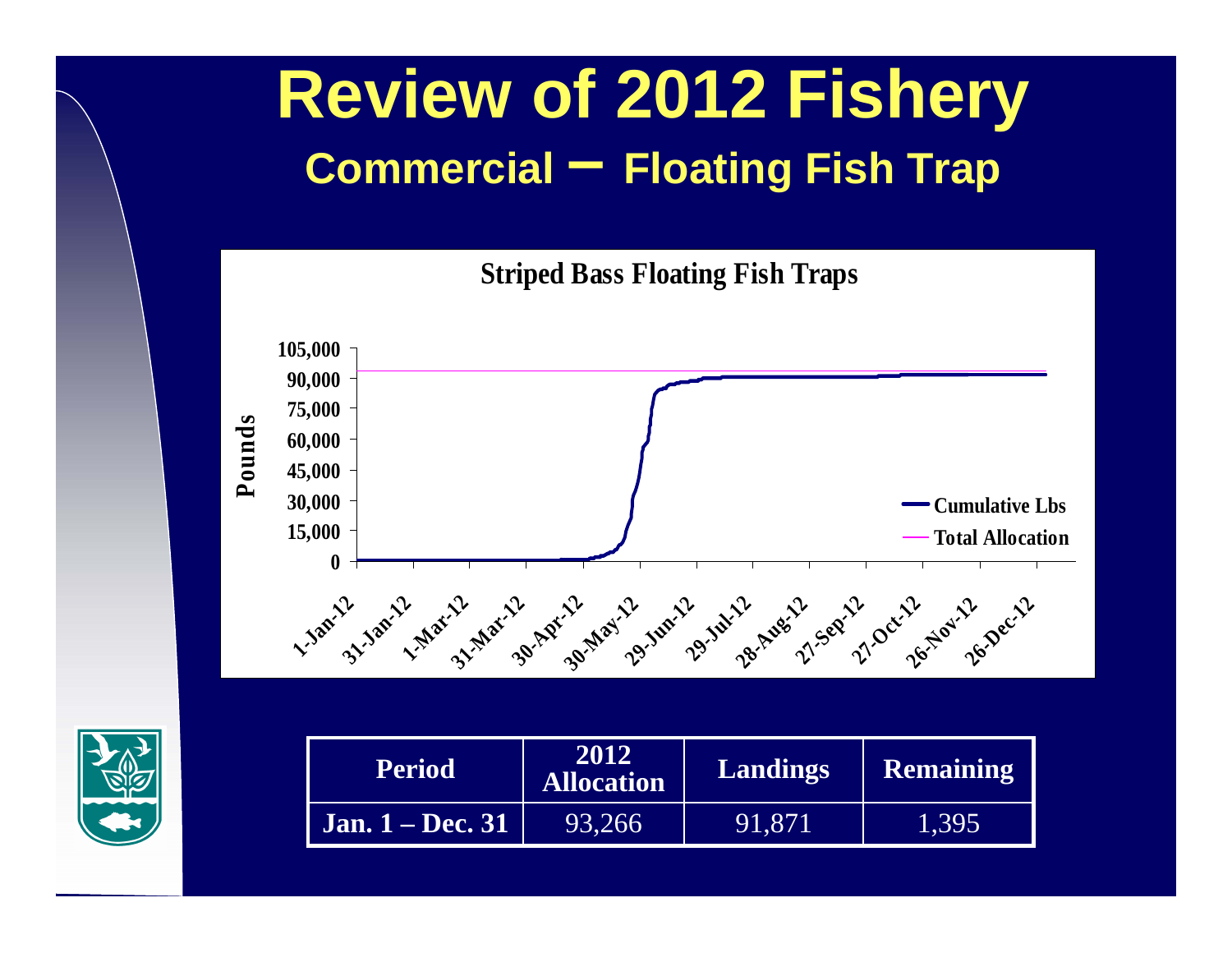## **Review of 2012 Fishery Commercial - General Category**



| <b>Period</b>          | 2012<br><b>Allocation</b> | <b>Landings</b> | <b>Period</b><br><b>Adjustment</b> | Remaining |
|------------------------|---------------------------|-----------------|------------------------------------|-----------|
| June $6 - Aug 31$      | 109,783                   | 111,898         |                                    | $-2,115$  |
| <b>Sep 11 – Dec 31</b> | 36,594                    | 36,144          | $-2,115$                           | $-1,665$  |
| 2012 Total             | 146,377                   | 148,042         |                                    |           |

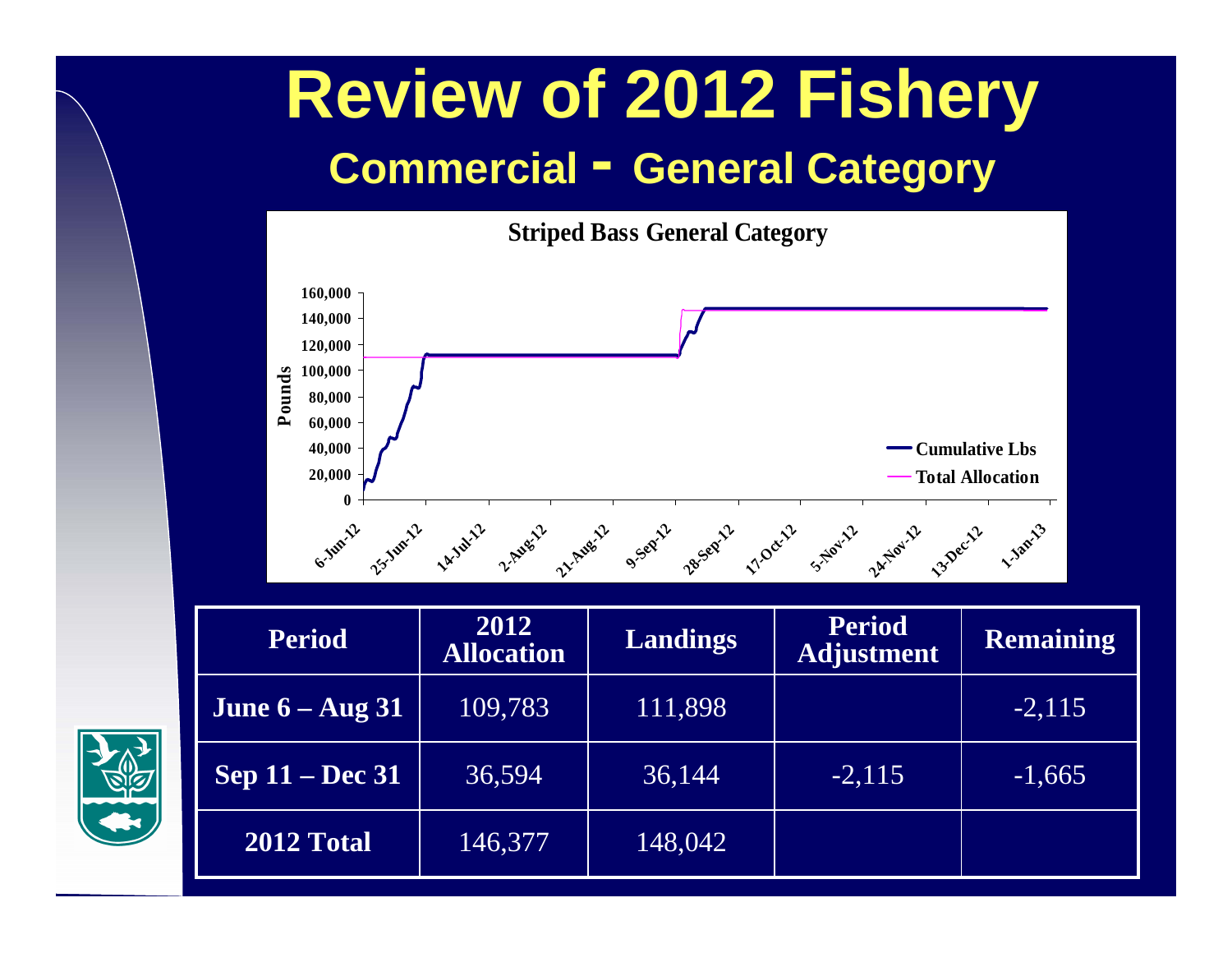# **Review of 2012 Fishery Preliminary Recreational Landings (MRIP)**



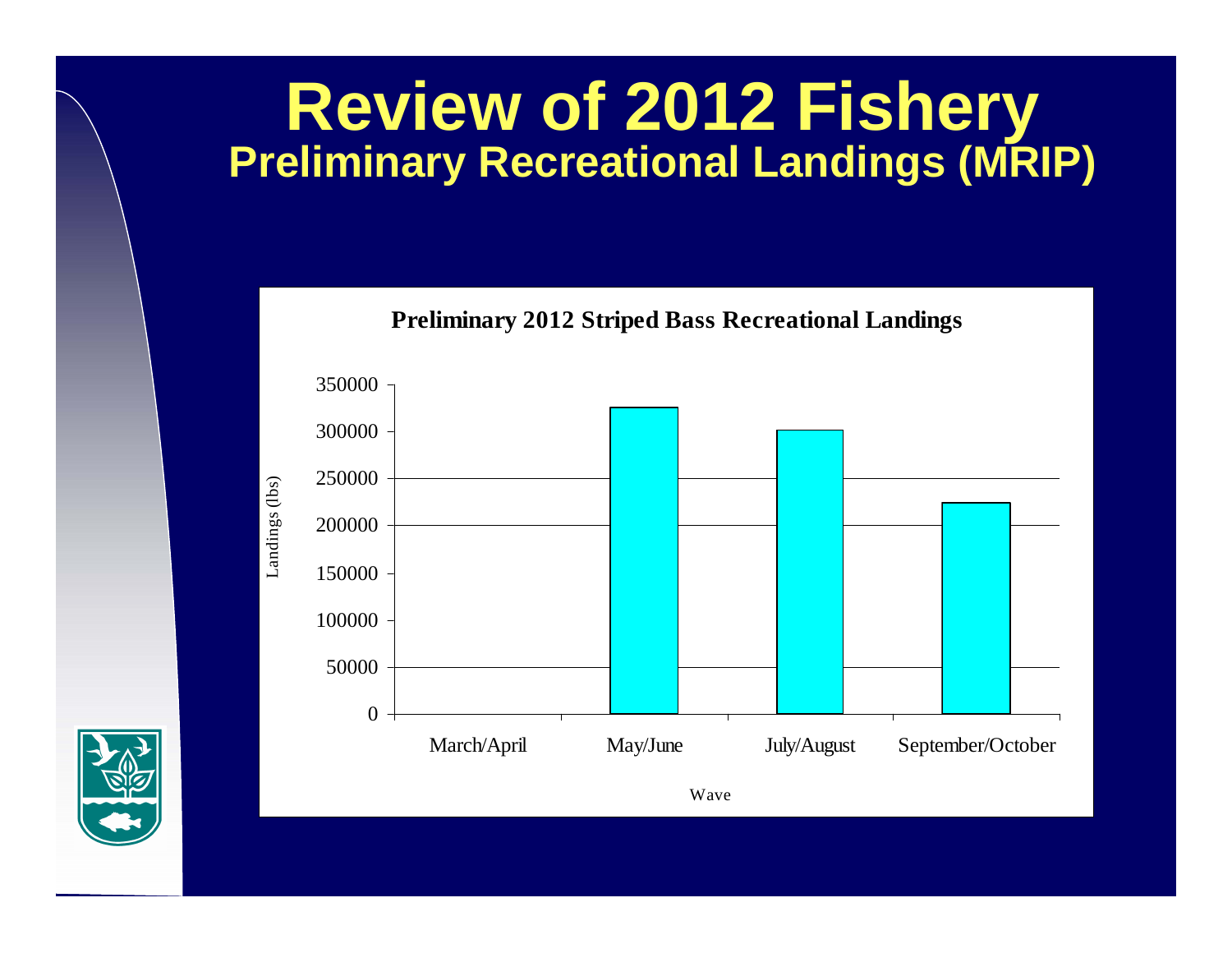#### **Addendum III to Amendment 6 Background**

**Interstate Watershed Task Force (IWTF) conducted multi-year, multi-jurisdictional investigation of illegal striped bass harvest within the Chesapeake Bay.**

**\$1.6 million dollars in fines against 19 individuals and 3 corporations for > 1million pounds of illegal STB estimated to be worth up to 7 million dollars.**



**Illegal harvest attributed to lack of sufficient tagging programs.**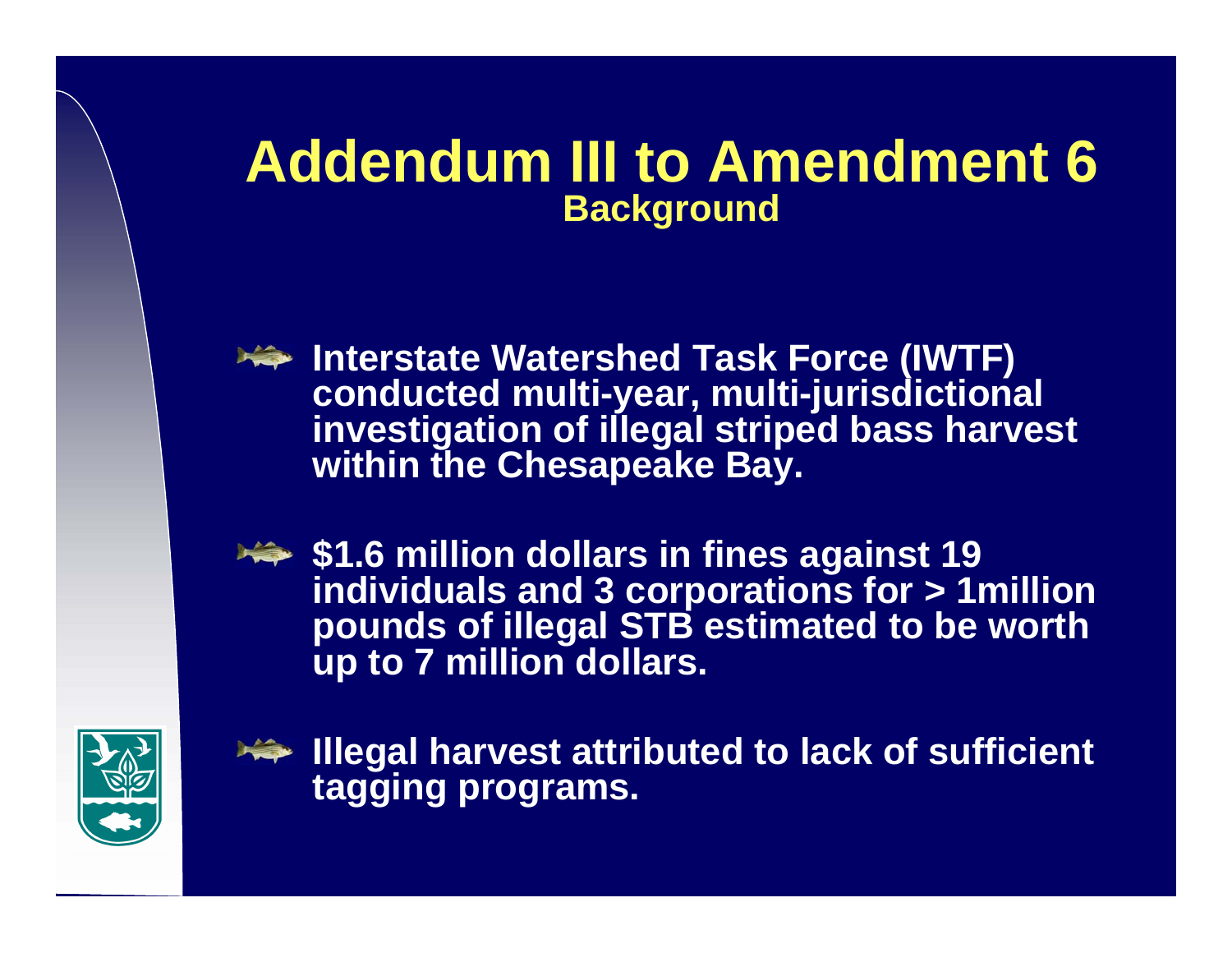#### **Addendum III to Amendment 6 Summary**



**All Atlantic states and jurisdictions required to implement commercial striped bass tagging program.**



**States may choose whether fish are tagged at point of harvest or point of sale.** 



- **At a minimum tags must be tamper evident, valid for one year only, and have the following information:**
	- **Year**
	- **State**
	- **Unique number**

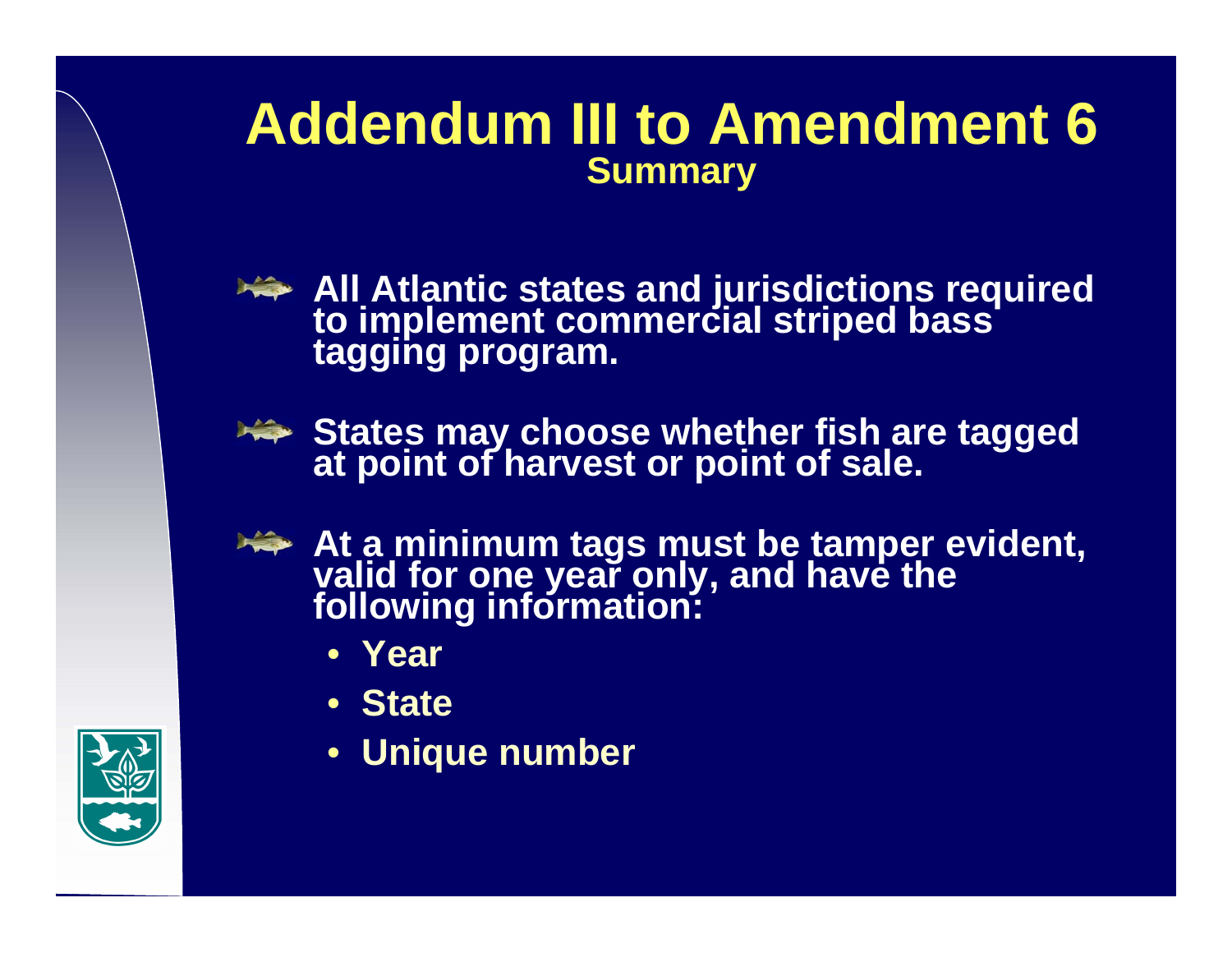#### **Addendum III to Amendment 6 What this means for RI**

- **RI already has a tagging program that meets the minimum requirements.**
- **RI will maintain point of sale tagging.**
- **Stricter rules regarding the distribution of tags and submittal of tag reports will be implemented in 2013.**
- **End of year summary from dealers required.**



**Dealers who do not comply will not receive tags the following year.**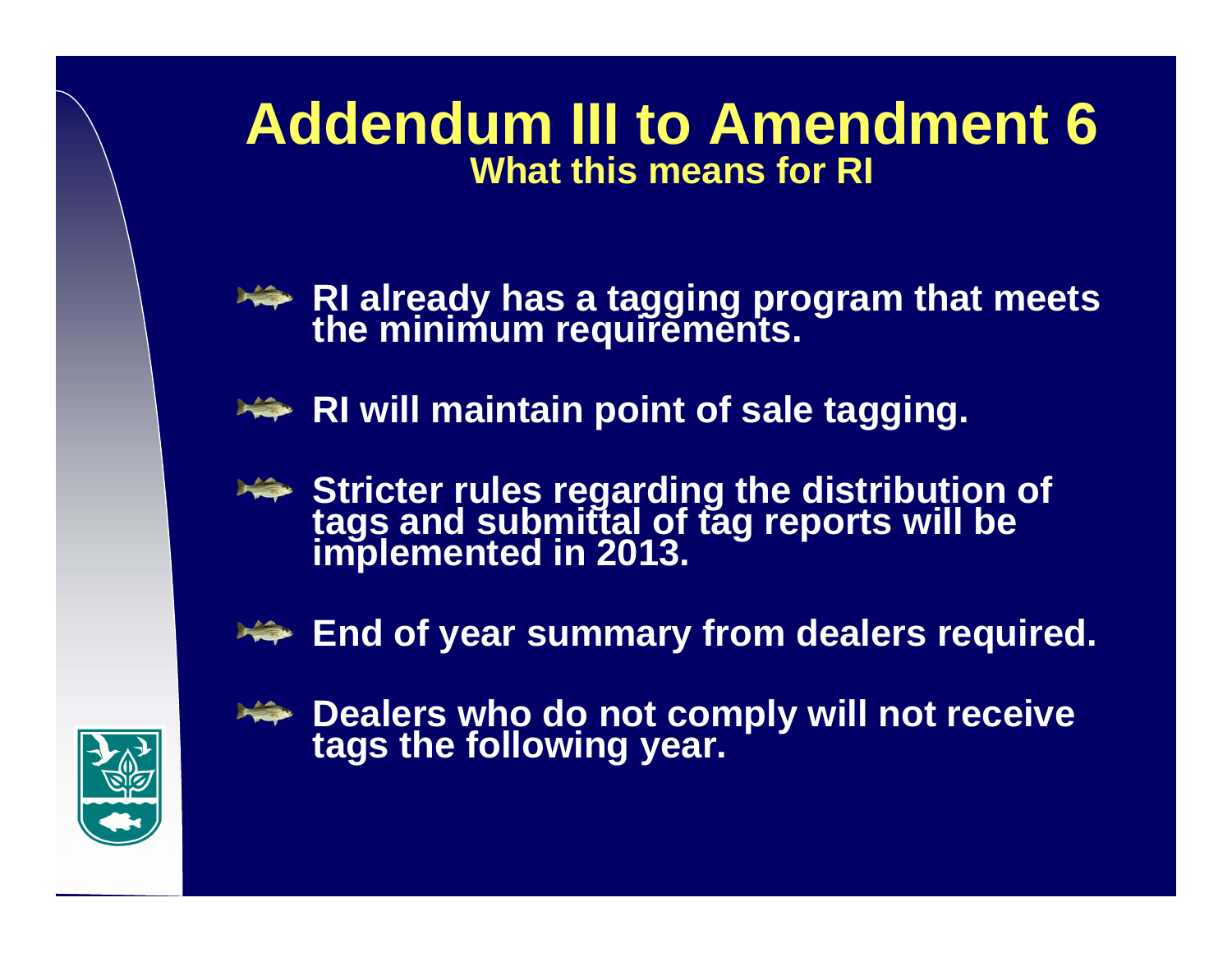### **2013 Fish Trap Commercial Seasons and Quota Allocation**

- **The Division does not propose any changes for 2013**
- **2012 management:** 
	- **Jan. 1 – Dec. 31**
		- **26" minimum size (TL).**
		- **<del><del>1</del>∞ 100 % of the floating trap quota shall**</del> **be available from January 1 through December 31.**
		- **Once eighty percent (80%) of the seasonal allocation is projected to be harvested the possession limit shall be 500 pounds per fish trap licensee per calendar day.**

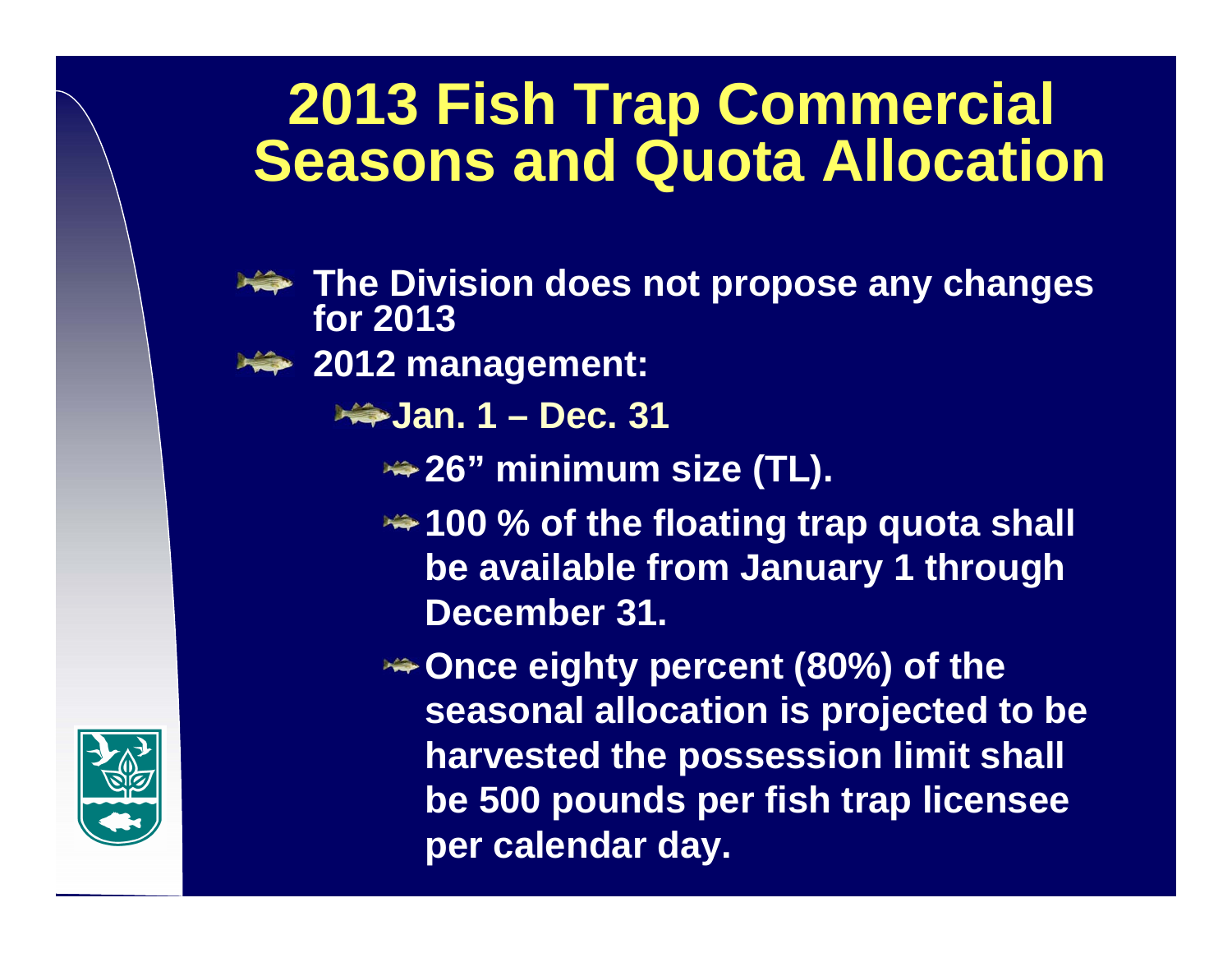### **2013 General Category Commercial Seasons and Quota Allocation**

**The Division does not propose any changes for 2013 2012 management: 34" minimum size (TL) January 1 – June 5: CLOSED June 6 – Aug. 31: 75% of quota 5 fish/person/day CLOSED Friday and Saturday throughout** <del>**<del></del> ◆</del> Sept. 11 – Dec. 31:**</del> **25% of quota 5 fish/person/day CLOSED Friday and Saturday throughout**

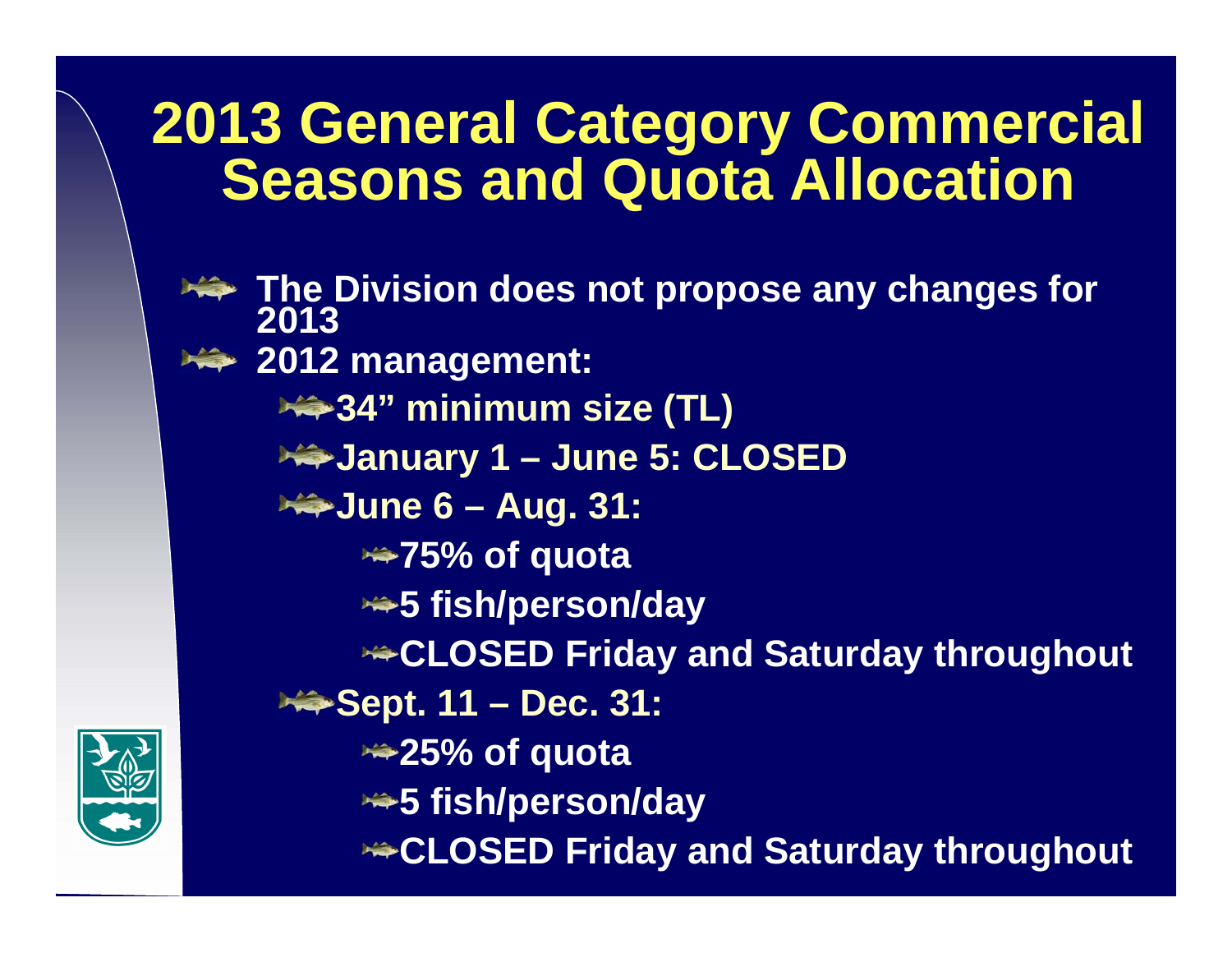### **Discussion of Recreational Striped Bass Fishery**

## **The division does not propose**<br>any changes for 2013

**2012 management:** 





**2 fish/person/day possession limit**